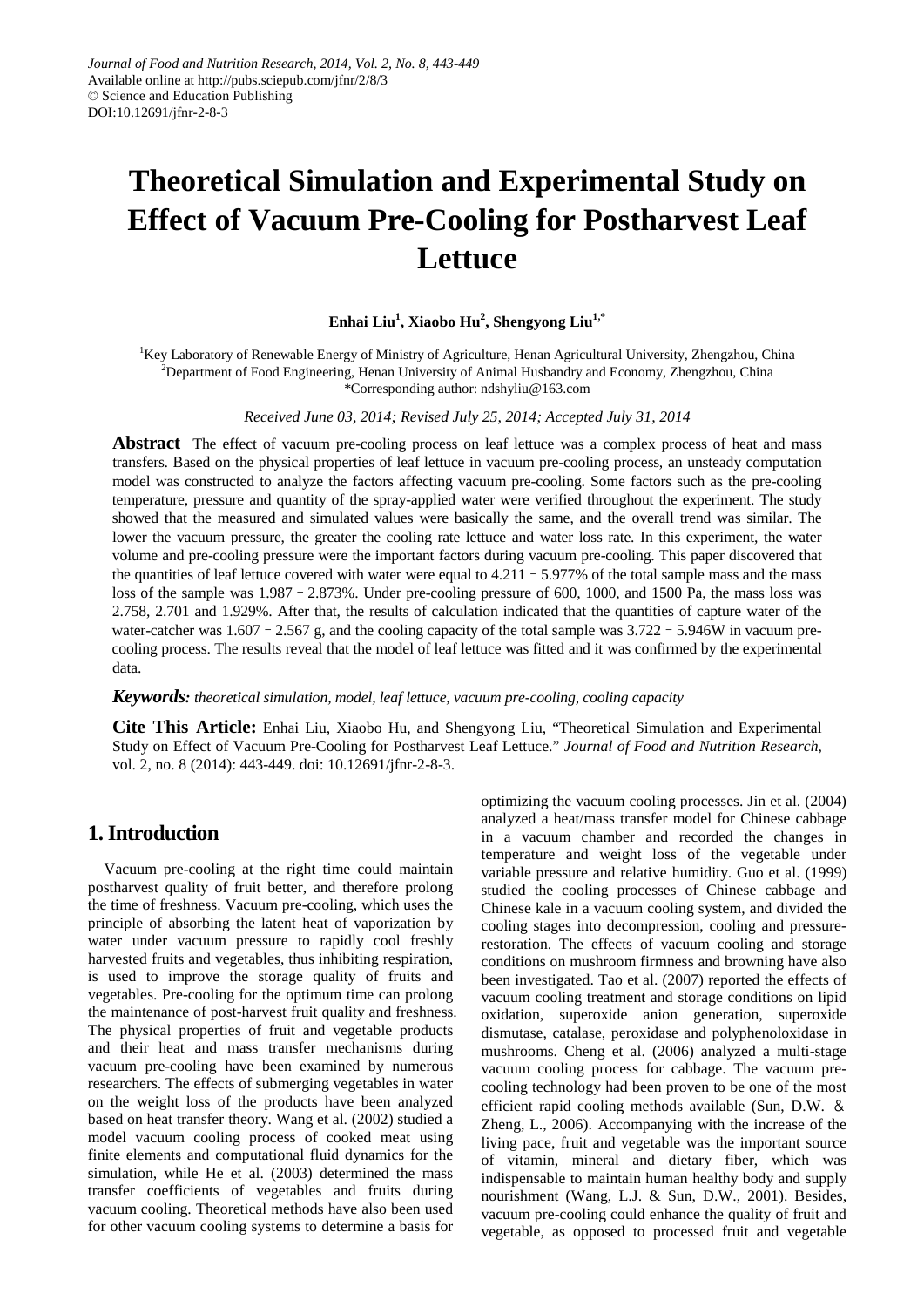products without vacuum pre-cooling had an absolute advantage (McDonald, K. & Sun, D.W., 2000). Schmidt et al. (2010) developed and evaluated integrated processes of cooking and vacuum cooling of chicken breast cuts in a same vessel aiming at avoiding product manipulation and reducing the processing time. He et al. (2013) studied aimed to determine the effects of vacuum cooling on the enzymatic antioxidant system of cherry and inhibition of surface-borne bacteria during storage. Zhang et al. (2013) investigated the use of vacuum cooling to chill cooked beef dices, strips and mince in bulk to core temperature below 4°C, reported the Cooling parameters and some product quality properties were evaluated and compared to those obtained after conventional cooling methods.

Namely, on condition that effect of vacuum pre-cooling for fruit and vegetable would be affected some factors such as pre-cooling temperature, water spraying quantities, pre-cooling pressure. It could be concluded that the research on the vacuum pre-cooling of leaf lettuce was relatively rare. Little was known about the effect of vacuum cooling treatment as a factor that affected heat and mass transfer mechanisms under different conditions. How to effectively control the late of weight loss during vacuum pre-cooling, look for the best technological conditions to solve the problems. It is key factor to determine the best process conditions for effectively controlling the rate of weight loss during vacuum precooling. In this study, leaf lettuce samples were shaved to form bundles with a diameter of 4 cm, at the MaoZhuang Science and Technology Park, Henan Agricultural University. The [physical](app:ds:physical) properties of the lettuce were analyzed, and an unsteady computational model was used to determine the factors that most affect the vacuum precooling of lettuce. An experiment was also performed in a vacuum chamber using the MATLAB method, where the degree of vacuum was pre-set, and the temperature change and weight loss of leaf lettuce under variable pressure were determined. The quantities of capture water of the water-catcher, the cooling capacity of the s total sample were calculated in vacuum pre-cooling process, respectively.

# **2. Model Establishment**

#### **2.1. Model Description**



**Figure 1.** Physical model of leaf lettuce

Theoretical analysis and practice were combined in this study. Samples of leaf lettuce were shaved to form a bundle with diameter close to 4 centimeter and length close to 20 centimeter respectively. The physical model used in the study is illustrated in Figure 1. Considering the

internal heat conduction and the heat and mass transfer on the leaf surface, the following assumptions were made for the model calculations: (1) the physical properties of the leaf lettuce were constant during vacuum cooling; (2) heat transfer from respiration, convection and radiation during vacuum pre-cooling were not considered; and (3) based on the refrigeration system, water diffusion inside the lettuce was ignored during vacuum pre-cooling.

Based on these assumptions, the two-dimensional cylindrical heat transfer equations for an unstable state were as follows:

$$
\rho c \frac{\partial T}{\partial t} = \frac{1}{r} \frac{\partial}{\partial r} \left( \lambda r \frac{\partial T}{\partial r} \right) + \frac{1}{r^2} \frac{\partial}{\partial \phi} \left( \lambda \frac{\partial T}{\partial \phi} \right) + \frac{\partial}{\partial z} \left( \lambda \frac{\partial T}{\partial z} \right) + q_v (1)
$$

Initial condition: t=0,  $T = T_0$  (0 < r < R);

Boundary condition: r=0,  $\frac{\partial T}{\partial x}|_{r=0} = 0$  $\frac{\partial T}{\partial r}|_{r=0} = 0$  (t > 0);

$$
r = R, \quad \lambda \frac{\partial T}{\partial t}\big|_{r=R} = -h \big( T_{sur} - T_{air} \big) - q_v \tag{2}
$$

The applicable properties of leaf lettuce were expressed as:  $\rho$ , density (kg m<sup>-3</sup>); *c*, specific heat capacity (J [kg] <sup>1</sup>·K<sup>-1</sup>]);  $\lambda$ , coefficient of thermal conductivity (W ([m<sup>-1</sup>·K<sup>-1</sup>)] <sup>1</sup>]);  $r, \phi, z$  cylindrical coordinate system; *T*, temperature (K);  $T_{sur}$ ,  $T_{air}$ , surface temperature of leaf lettuce and ambient temperature, respectively (K); *t* , time (s); *h* , heat transfer coefficient (W  $[m^{-2} \cdot K^{-1}]$ ); and  $q_v$ , inner heat source (W m<sup>-3</sup>), where  $q_v$  is calculated as:

$$
q_{v} = -1000 \frac{R_{ev}}{V} \frac{dm}{dt} \tag{3}
$$

 $R_{ev}$  is the latent heat (kJ kg<sup>-1</sup>); *V* is the volume (m<sup>3</sup>);

and  $\frac{dm}{dt}$  is the mass loss rate (kg s<sup>-1</sup>).

Convection and radiation heat transfer were neglected in the low-pressure environment. We used a VFDS-2000 vacuum pre-cooling dry dual-use machine (Shanghai in China Co., Ltd.) with a vacuum volume of  $0.1 \text{ m}^3$ . The optimum conditions were initial temperature, 24°C; final temperature, 5°C; initial pre-cooling pressure, 600Pa; and final pressure, 1500 Pa. We analyzed the temperature changes and weight loss of the leaf lettuce under variable pressure during the vacuum pre-cooling process. A detailed description of the model, devised to reduce error resulting from the use of different lettuce samples during the pre-cooling test, is provided below.

$$
\rho c \frac{\partial T}{\partial t} = \frac{\lambda}{r} \frac{\partial}{\partial r} \left( r \frac{\partial T}{\partial r} \right) + q_v \tag{4}
$$

$$
\lambda \frac{\partial T}{\partial t}\big|_{r=R} = -1.77 \times 10^6 R_{ev} \frac{dm}{dt} \tag{5}
$$

#### **2.2. Model Solution**

According to guidance for fresh fruits and vegetables,  $\lambda = 0.61$  W (m<sup>-1</sup>·K<sup>-1</sup>) and  $c = 4.11$  J (kg<sup>-1</sup>·K<sup>-1</sup>). For the MATLAB calculations, two groups of experimental materials were selected: group I (40.47, 41.75, 38.28 and 52.02 g), and group II (35.43, 42.95 and 56.59 g).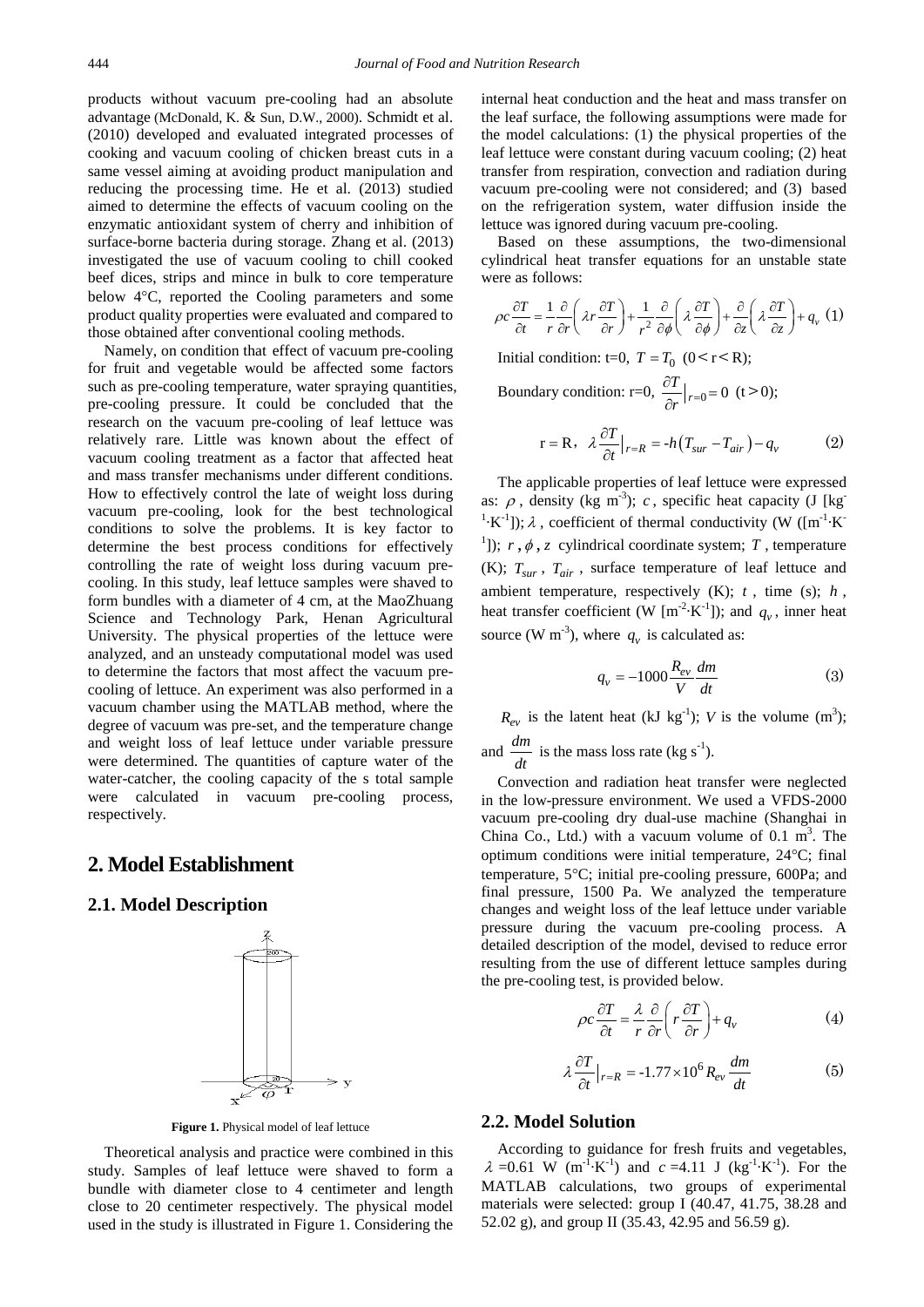According to the basic theory of mass transfer coefficients, the weight loss of the leaf lettuce during vacuum cooling storage can be written as:

$$
\frac{dm}{dt} = k_m k_{\varepsilon} V \left( P_i - P' \right) \tag{6}
$$

Where  $k_m$  is the mass transfer coefficient;  $k_c$  is the proportionality constant (0.62);  $P_i$  is the vacuum chamber pressure, Pa; and  $P'$  is the saturation pressure corresponding to temperature T, (Pa), the equation can be written as:

$$
P' = e^{\left(23.1964 - \frac{3816.44}{T + 227.02}\right)}
$$
(7)

Temperature calculation of the leaf lettuce during vacuum pre-cooling process is provided below.

$$
\frac{\partial T}{\partial r}\big|_{r=0} = 0 \quad (t > 0) \; ,
$$

$$
\rho c \frac{\partial T}{\partial t} = -1.80 \times \left[2500.8 - 2.42(T + 273.15)\right]\left(P_i - P'\right)\left(8\right)
$$

$$
\lambda \frac{\partial T}{\partial t}\big|_{r=R} = 1.77 \times 10^6 \Big[ 2500.8 - 2.42 \big( T + 273.15 \big) \Big] \frac{dm}{dt} \, (9)
$$



#### a. Structural diagram

# **3. Experimental Verification**

An unsteady computational model was constructed based on heat and mass transfer mechanisms to analyze the factors affecting leaf lettuce during vacuum precooling, and the model was verified experimentally. Changes in the vacuum chamber pressure, temperature and quality of leaf lettuce over time were analyzed and compared.

#### **3.1. Experimental Apparatus**

Vacuum pre-cooling equipment used Shanghai in China Co., Ltd. VFD-2000-type vacuum cooling test machine, mainly by the refrigeration system, vacuum system and the acquisition and control system. As shown in figure 2, the vacuum system used a 2XZ-4 rotary vane vacuum pump with a pumping rate of 4L s-1 and a speed of 1400 rpm. Four thermocouple temperature measurements were established in the vacuum chamber and a vacuum pressure sensor was installed to collect data. The control system consisted of a programmable logic controller, personal computer and electrical components, with system parameters set for timely data collection, storage and processing. Figure 2 presents experimental table for the vacuum pre-cooling test machine.



b. Practicality diagram

1. Pre-cooling chamber; 2. Control systems; 3. Vacuum-pump; 4. Compressor; 5. Condenser; 6. Drain valve.

**Figure 2.** Experimental table for the vacuum pre-cooling test machine

#### **3.2. Experimental Material and Test Method**

Screening and binding into cylindrical rolls, subsamples of lettuce were taken to the Mao Zhuang Science and Technology Park, Henan Agricultural University for analysis. The samples were weighed on an LT502E electronic balance with maximum load of 500 g, sensitivity of 0.01 g, and level-III precision. Group-I (40.47, 41.75, 38.28 and 52.02 g) and group-II (35.43, 42.95 and 56.59 g) samples were placed in the vacuum chamber on racks for the comparative test. After precooling the samples were weighed and the test was repeated with different control parameters. Having selected leaf lettuce, after simple treatment, we shut down the experimental machine door in vacuum tank, start the computer test program and vacuum system.

#### **1) Temperature Test**

During the test, in accordance with the test requirements of the thermocouple arranged in the geometric center of the cylindrical sample, with the edge of the measuring points of the test sample arranged as shown in Figure 3. The vacuum chamber door lock open test device, the collection test data. Pre-wet processing leaf lettuce pre-cooling mass loss, as shown in [Table 1.](#page-3-0)

#### **2) Pressure test**

In order to test the effects of the pressure in vacuum container on vacuum pre-cooling for lettuce, a pressure sensor was placed in the vacuum chamber pressurerecording line (600, 1000 and 1500 Pa, data collection interval=30 s), and Microsoft Excel was used for editing. Changes in the material and temperature were measured. The weight loss of leaf lettuce under variable pressures is shown in [Table 2.](#page-3-1)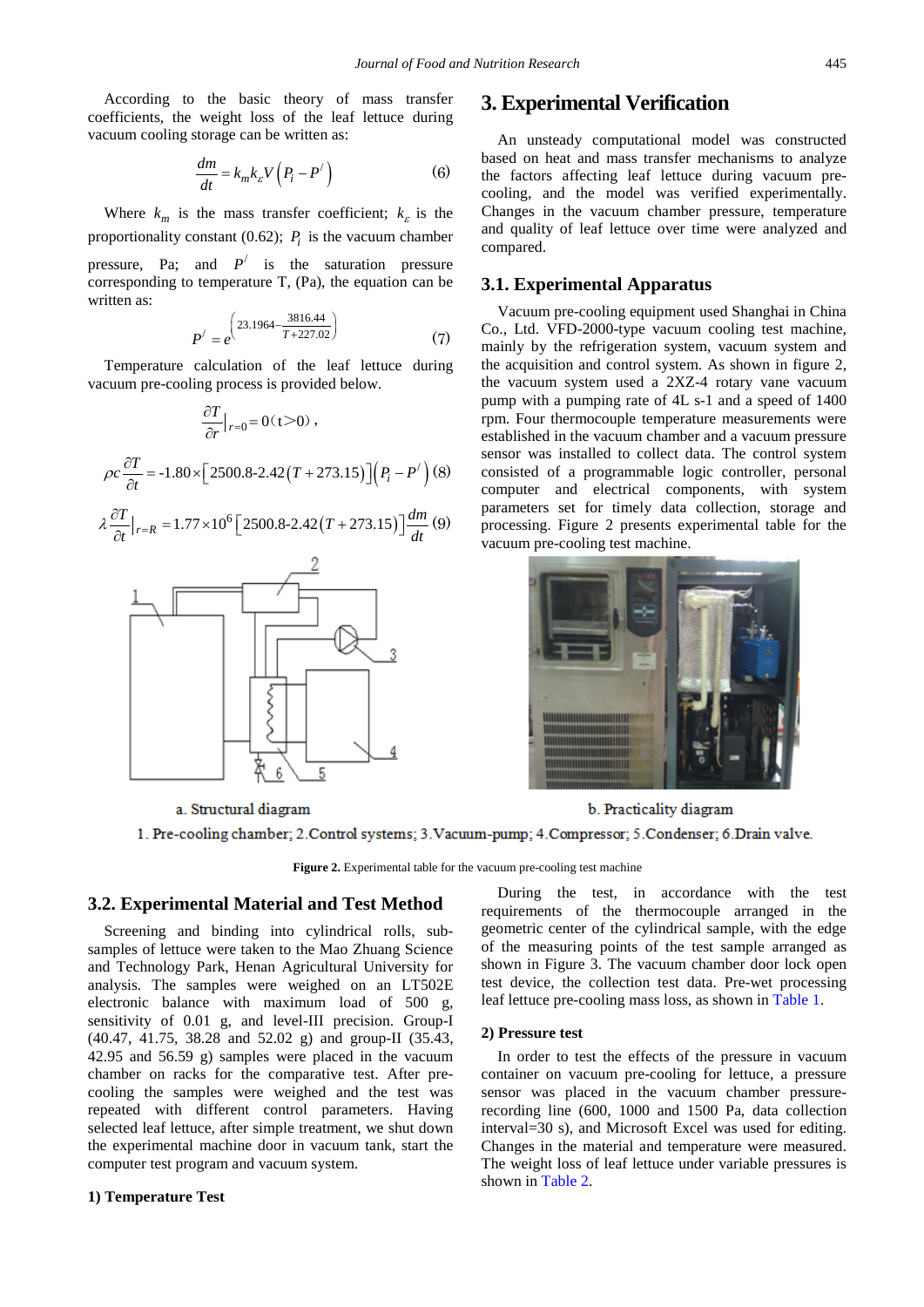| Table 1. Pre-wet processing leaf lettuce pre-cooling mass loss |  |
|----------------------------------------------------------------|--|
|                                                                |  |

<span id="page-3-0"></span>

| Group-I  | Dry weight $(g)$ | The sample mass (after spray<br>water $(g)$ | Water spraying quantities(g) | The sample mass (after pre-<br>cooling $(g)$ |  |  |  |
|----------|------------------|---------------------------------------------|------------------------------|----------------------------------------------|--|--|--|
| Sample 1 | 40.47            |                                             |                              | 38.74                                        |  |  |  |
| Sample 2 | 41.75            | 43.51                                       | 1.76                         | 40.92                                        |  |  |  |
| Sample 3 | 38.28            | 40.25                                       | 1.97                         | 37.18                                        |  |  |  |
| Sample 4 | 52.02            | 55.14                                       | 3.12                         | 50.72                                        |  |  |  |

**Table 2. Weight loss of leaf lettuce under the variable pressure**

<span id="page-3-1"></span>

| group-11          | Before pre-cooling (g)    | After pre-cooling(g)             | Mass loss rate(%)       | $\sim$<br>Final pressure (Pa) |
|-------------------|---------------------------|----------------------------------|-------------------------|-------------------------------|
| Sample 5          | $\sim$<br>$\sim$<br>33.43 | 34.45                            | 2.762                   | 600                           |
| Sample 6          | 42.95                     | $\overline{\phantom{0}}$<br>41.7 | 2.702                   | 1000                          |
| $\mathsf{sample}$ | 56.59                     | $\sim$<br>д.<br>JT.IU            | Q <sub>3</sub><br>1.221 | 1500                          |

#### **3.3. Analysis and Discussion**

The simulation and experimental analyses examines the effects of the leaf lettuce submersion on weight loss: the lower the vacuum pressure, the more rapid the water loss and the greater the cooling rate. The theoretical results and measured values matched well, and the differences between them were small. Heat and mass transfer mechanisms based on vacuum cooling, pressure control during cooling theoretical modeling and experimental testing of the water loss rate and sample temperature are presented in Figure 4 using the values shown in Figure 8. The computational model of leaf lettuce was fitted and it was confirmed by the experimental data.



**Figure 3.** The measurement points arrangement



**Figure 4.** Temperature change in vacuum pre-cooling process under different pressures



**Figure 5.** Temperature changes during vacuum pre-cooling of unsubmerged lettuce (Sample 1).



Figure 6. Temperature changes during vacuum pre-cooling of lettuce sprayed with 1.76 g water (Sample 2)



Figure 7. Temperature changes during vacuum pre-cooling of lettuce sprayed with 1.97 g water (Sample 3).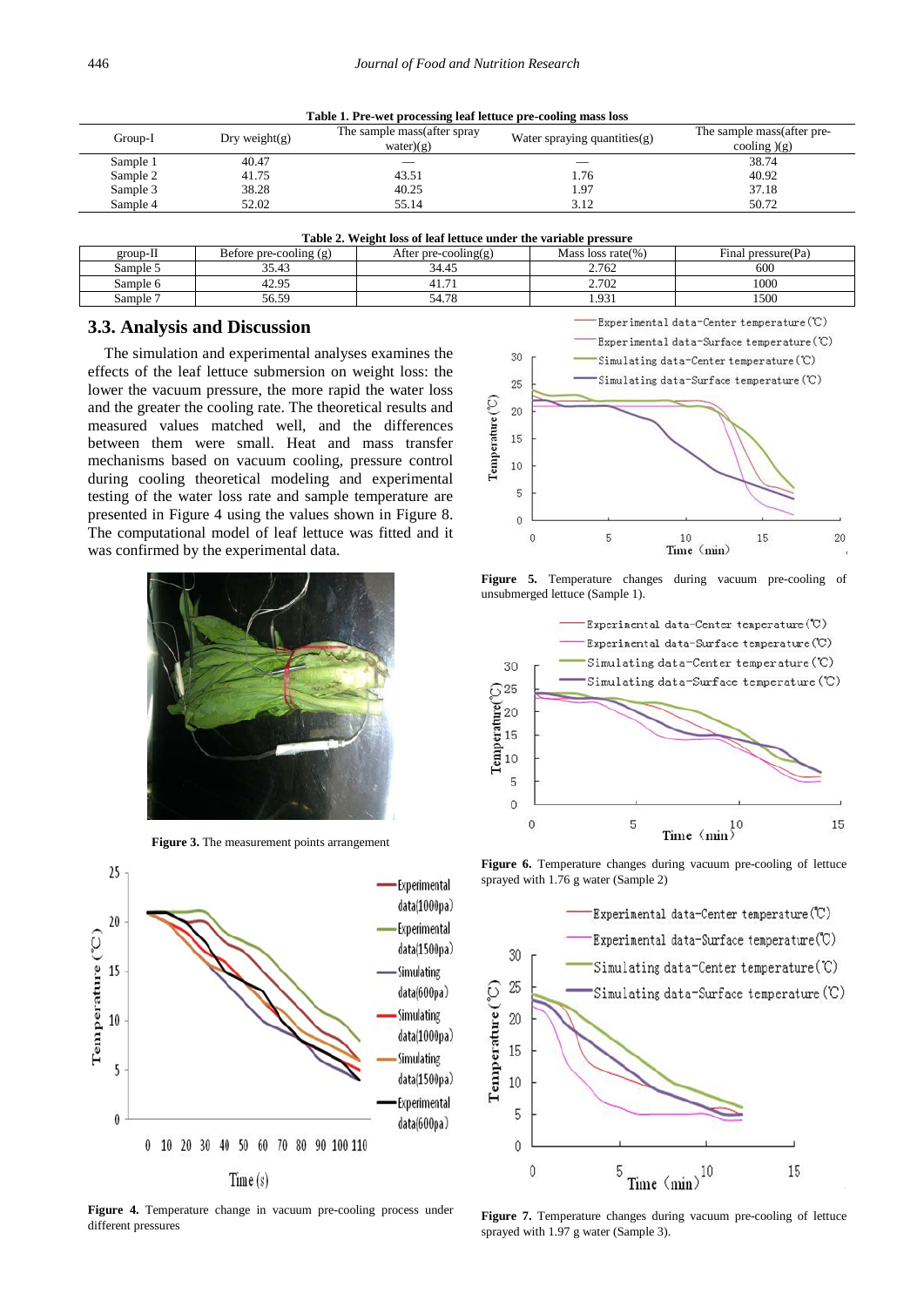

Figure 8. Temperature changes during vacuum pre-cooling of lettuce sprayed with 3.12 g water (Sample 4)

Based on the thermodynamic calculation, under lower vacuum pressure, the velocity of dehydration of leaf lettuce increased, while surface temperature decreased rapidly (Figure 4, [Table 2\)](#page-3-1). During the vacuum precooling process, the mass loss and speed of the evaporation showed that the lower the pressure, the faster the mass transfer process, and the more volatile the surface of the water. Comparing measured and simulated values, when samples were pre-stabilized, the medium gradually became faster than the analogue values of the pressure in the vacuum chamber: in the latter case, when the pressure in the vacuum chamber had stabilized, the pressure was higher than the measured analogue value.

Figure 5- Figure 8 and [Table 1](#page-3-0) show that the measured and the analogue values were substantially similar, and the general trends were similar in Figure 5 and 6. Rapid changes in the surface and internal temperatures occur in leaf lettuce during vacuum pre-cooling because of internal thermal and moisture diffusion. The processing time for pre-wetted samples was 10 min less than that of the control samples (Sample 1 in [Table 1\)](#page-3-0); when the quantity of water was increased the the pre-cooling time was reduced. The amount of water added to the test samples corresponded 4.211- 5.977% of the total sample mass, and to a mass loss of 1.987- 2.873%. Under pre-cooling pressure of 600, 1000, and 1500 Pa, the mass loss was 2.758, 2.701 and 1.929%. The optimum percentage of spray water was 5% of the total sample mass, which corresponded to the best efficiency and optimum vacuum pre-cooling parameters for leaf lettuce.

# **3.4. The Quantities of Capture Water and Cooling Capacity Calculation**

The compressor and vacuum pump are the main energy-consuming parts in vacuum pre-cooling. Here, we provide an analysis of an energy-saving method could be obtained based on controlling the load of compressor and start-stop of vacuum pump by the temperature or pressure. According to the above analysis and vapor condensation theory, the quantities of capture water of the pre-cooling unit is given by

$$
K_n = \frac{\lambda}{L} = \sqrt{\frac{\gamma \pi}{2}} \frac{Ma}{\text{Re}} \tag{10}
$$

In formula,  $K_n$  is Knudsen Number, *L* is the pipe diameter, m,  $M_a$  is Mach number, Re is Reynolds number,  $\gamma$  is fouling factor,  $m \mathcal{C}/W$ ,  $\lambda$  is free path, and it can be expressed as

$$
\lambda = \frac{kT}{\sqrt{2}\pi d^2 p} \tag{11}
$$

Where *k* is Coefficient parameters, *d* is diameter, m*, p* is Vacuum pressure, Pa, and *T* is temperature, °C.

The quantities of capture water

$$
m = \frac{Q}{\gamma_0} \tag{12}
$$

In formula,  $\gamma_0$  is latent heat, kJ/kg, *m* is the quantities of capture water, *Q* is heat transfer, W, and according to the basic theory of mass transfer coefficients, the quantities of capture water of the leaf lettuce during vacuum pre-cooling can be written as:

$$
m = m_1 + m_2 \tag{13}
$$

Where 5  $\mathbf{q}$ 1 *i i*  $m_1 = \sum m$  $=\sum_{i=1}^{n} m_i$  is steam consumption, g, and

18 2 6 *i i*  $m_2 = \sum m$  $=\sum_{i=6} m_i$  is water consumption in evaporation, g.

$$
\varphi = \frac{m\gamma_0}{t} \tag{14}
$$

Where  $\varphi$  is the cooling capacity, W, *t* is time, min.

Water-catcher was a key component, vacuum extracted with water vapor in the air and subject to capture water, trapping the water down, otherwise it would reduce the pump's performance affects the entire vacuum pre-cooling device performance. Based on the experimental data and the records of the pre-cooling unit, and following from equations (10) through (14), the calculated the quantities of capture water was  $1.607 - 2.567$  g, and the cooling capacity of the total sample was 3.722–5.946 W.



Figure 9. The quantities of capture water during vacuum pre-cooling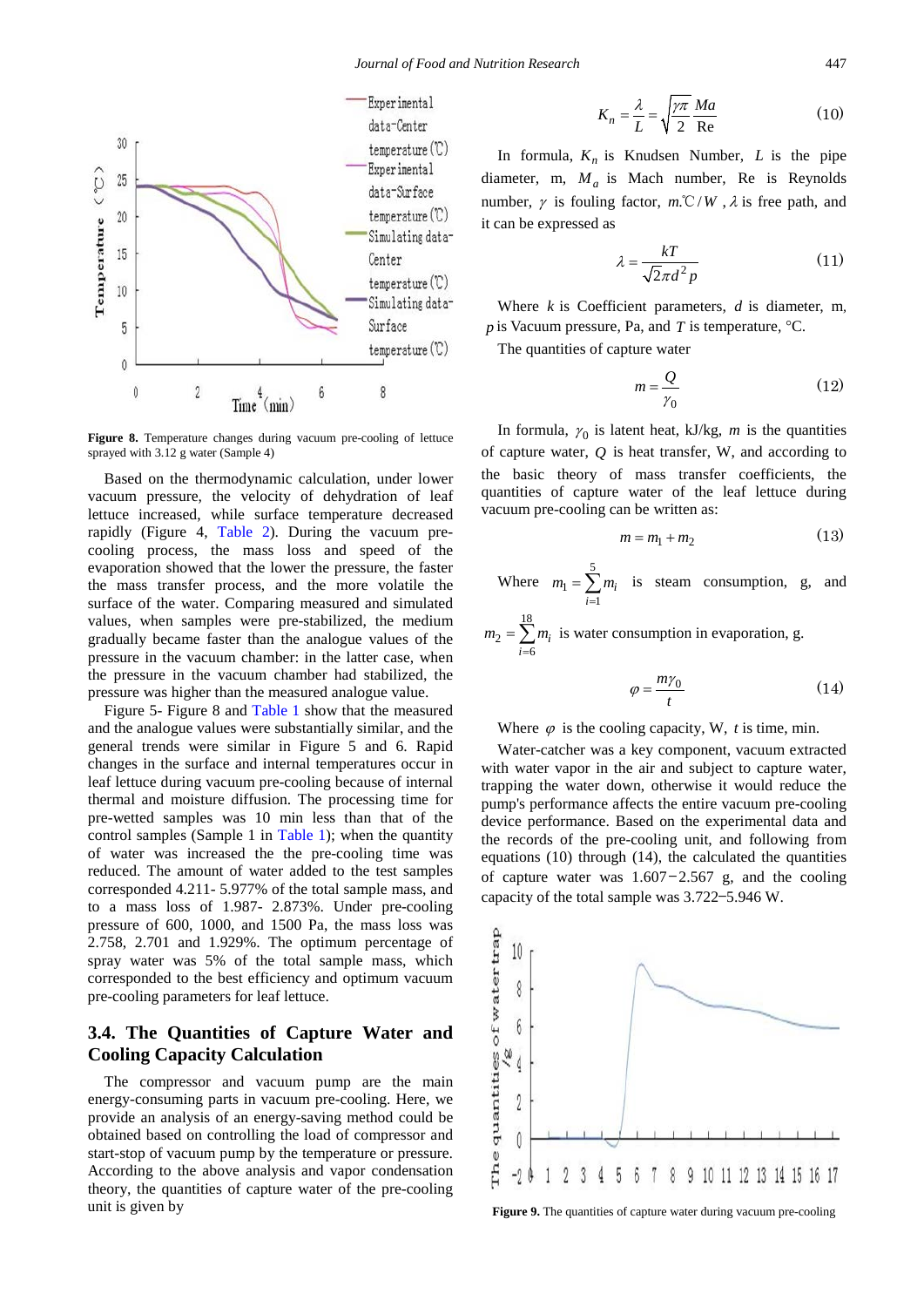

**Figure 10.** The curves of pressure changing with time

Figure 9- Figure 10 show that the temperature of leaf lettuce reduced, moisture evaporation in the process of vacuum pre-cooling, along with the pressure drop in vacuum tank. Compared with the edges, as the pressure in vacuum tank drops rapidly, the range of temperature drop is relatively large and fast, along with the moisture evaporation of leaf lettuce in center becomes bigger. The water content in leaf lettuce influences the dissipation of the vapor, and so it also influences the pre-cooling temperature and the weigh loss of leaf lettuce. The calculation results showed that the lower the vacuum pressure, the greater the cooling rate lettuce and water loss rate in vacuum pre-cooling process.

### **4. Conclusions**

An experimental study using an unsteady computational model to analyze the factors affecting vacuum pre-cooling of leaf lettuce was conducted to perform quantitative analyses of economic and technical indices. Selecting the appropriate vacuum pressure, and quantity and rate of water application, and controlling the water loss during the pre-cooling process are important parameters for improving the product quality. The measured and simulated values were similar, along with the overall trends. The analyses and the results could be useful for operating vacuum pre-cooling. The conclusions are as following

(1) Under vacuum chamber pressures of 600, 1000, and 1500Pa, the internal and surface temperatures could be reduced during pre-cooling to a storage temperature of 5°C; the internal cooling rate decreased and evaporation increased first after which the surface cooling rate gradually decreased. Pre-wetted lettuce reduced the precooling time during vacuum cooling by 10 minutes.

(2) The amount of water added to the test samples corresponded to 4.211-5.977% of the total sample mass, and to a mass loss of 1.987-2.873%. Under pre-cooling pressure of 600, 1000, and 1500Pa, the mass loss was 2.758, 2.701 and 1.929%. The calculation results showed that the quantities of capture water of the water-catcher was 1.607–2.567g, and the cooling capacity of the total sample was  $3.722 - 5.946W$  in vacuum pre-cooling process.

# **Acknowledgment**

This work was supported by the Zhengzhou City Scientific Research and Innovation Program (131PCXTD588) and Henan province science and technology plan of innovative talents (2014HNSKJCXJCRC015) of China.

# **Reference**

- [1] Acker, R., Ball, K. M. (1977). Modulated vacuum cooling and vacuum treatment of bakery products. Getreide Mehl und Brot, 31, 134-138.
- [2] Anon, (1981a). Vacuum cooling for fruits and vegetables. Food Processing Industry, 12, 24.
- [3] Barger, W. R. (1961). Factors affecting temperature reduction and weight-loss in vacuum cooled lettuce. Marketing Research Report No. 469, United States Department of Agriculture (pp. 5-20).
- [4] Brosnan, T., Sun, D.W.,2001. Pre-cooling techniques and applications for horticultural products. International Journal of Refrigeration 24, 154-170.
- [5] Brosnan, T., Sun, D.W., 2003. Influence of modulated vacuum cooling on the cooling rate, mass loss and vase life of cut lily flowers. Biosystems Engineering 86 (1), 45-49.
- [6] Chourasia, M.K., Goswami, T.K., 2007. Steady state CFD modeling of airflow, heat transfer and moisture loss in a commercial potato cold store. International Journal of Refrigeration. 30, 672-689.
- [7] Chourasia, M.K., Goswami, T.K., 2007. Three dimensional modeling on airflow, heat and mass transfer in partially impermeable enclosure containing agricultural produce during natural convective cooling. Energy Conversion and Management. 48, 2136-2149.
- [8] Demir, H., Mobedi, M., Ulku, S., 2010. The use of metal piece additives to enhance heat transfer rate through an unconsolidated adsorbent bed. Int. J. Refrigeration 33, 714-720.
- [9] Deng, D., Xu, L., Xu, S., 2003. Experimental investigation on the performance of air cooler under frosting conditions. Appl. Therm. Eng. 23, 905-912.
- [10] Evans, J., Russell, S., James, S., 1996. Chilling of recipe dish meals to meet cook-chill guidelines. International Journal of Refrigeration. 19, 79-86.
- [11] Foster, A.M., Barrett, S.J., James, J., Swain, M.J., 2002. Measurement and prediction of air movement through doorways in refrigerated rooms. International Journal of Refrigeration 25 (8), 1102-1109.
- [12] Foster, A.M., Swain, M.J., Barrett, R., James, S.J., 2003. Experimental verification of analytical and CFD predictions of infiltration through cold store entrances. International Journal of Refrigeration 26 (8), 918-925.
- [13] Guo, A., Zhao, H., Lin, H., 1999. Vacuum pre-cooling properties of Chinese cabbage and Chinese kale. In Proceedings of the 99 International Conference on Agricultural Engineering, Beijing, China.
- [14] Habib, K., Saha, B.B., Chakraborty, A., Koyama, S., Srinivasan, K., 2001. Performance evaluation of combined adsorption refrigeration cycles. Int. J. Refrigeration 34, 129-137.
- [15] Haas, E., Gur, G., 1987. Factors affecting the cooling rate of lettuce in vacuum cooling installations. International Journal of Refrigeration 10, 82-86.
- [16] Hand, L. W., Hollingsworth, C. A., Calkins, C. R., Mandigo, R. W.(1987). Effects of preblending, reduced fat and salt levels on frankfurter characteristics. Journal of Food Science, 52, 1149- 1151.
- [17] He, S.Y., Zhang, G. C., Yu, G. C., et al., 2013. Effects of vacuum cooling on the enzymatic antioxidant system of cherry and inhibition of surface-borne pathogens. International Journal of Refrigeration 36, 2387-2394.
- [18] Ho, S.H., Rosario, L., Rahman, M.M., 2010. Numerical simulation of temperature and velocity in a refrigerated warehouse. International Journal of Refrigeration 33, 1015-1025.
- [19] Houska, M., Landfeld, A., Sun, D.W., 2005. Eating quality enhancement of cooked pork and beef by ripening in brine and vacuum cooling. Journal Food Engineering 68 (3), 357-362.
- [20] Hu, Z., Sun, D.W., 2001. Predicting local surface heat transfer coefficients by different turbulent  $k - \varepsilon$  models to simulate heat and moisture transfer during air-blast chilling. Int. J. Refrigeration 24, 702-717.
- [21] Jackman, P., Sun, D.W., Zheng, L., 2007. Effect of combined vacuum cooling and air blast cooling on processing time and